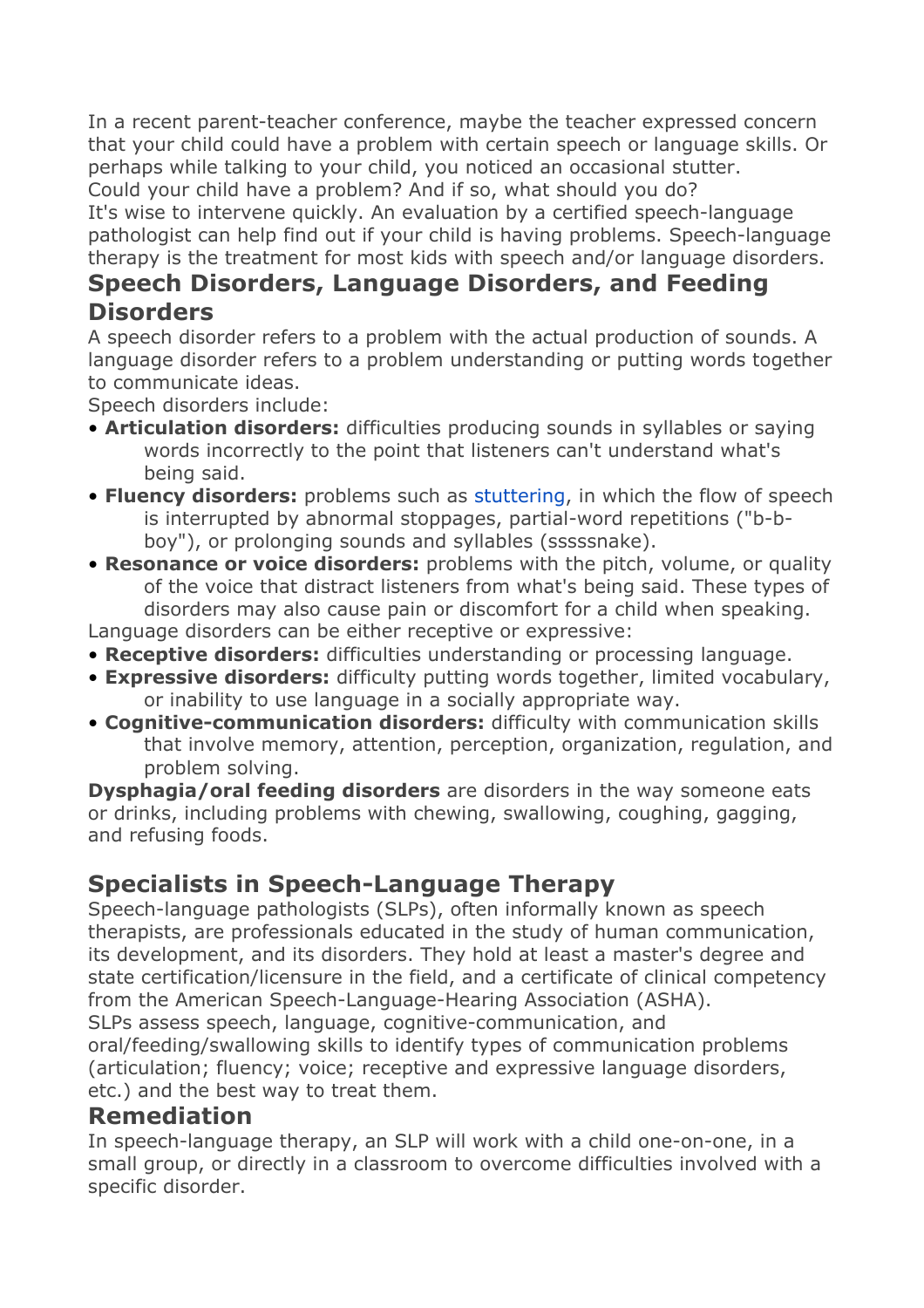Therapists use a variety of strategies, including:

- **Language intervention activities:** The SLP will interact with a child by playing and talking, using pictures, books, objects, or ongoing events to stimulate language development. The therapist may also model correct vocabulary and grammar and use repetition exercises to build language skills.
- **Articulation therapy:** Articulation, or sound production, exercises involve having the therapist model correct sounds and syllables in words and sentences for a child, often during play activities. The level of play is age-appropriate and related to the child's specific needs. The SLP will physically show the child how to make certain sounds, such as the "r" sound, and may demonstrate how to move the tongue to produce specific sounds.

**Oral-motor/feeding and swallowing therapy:** The SLP may use a variety of oral exercises — including facial massage and various tongue, lip, and jaw exercises — to strengthen the muscles of the mouth for eating, drinking, and swallowing. The SLP may also introduce different food textures and temperatures to increase a child's oral awareness during eating and swallowing.

## **When Is Therapy Needed?**

Kids might need speech-language therapy for a variety of reasons, including, but not limited to:

- hearing impairments
- cognitive (intellectual, thinking) or other developmental delays
- weak oral muscles
- chronic hoarseness
- birth defects such as cleft lip or cleft palate
- autism
- motor planning problems
- articulation problems
- fluency disorders
- respiratory problems (breathing disorders)
- feeding and swallowing disorders
- traumatic brain injury

Therapy should begin as soon as possible. Children enrolled in therapy early (before they're 5 years old) tend to have better outcomes than those who begin therapy later.

This does not mean that older kids can't make progress in therapy; they may progress at a slower rate because they often have learned patterns that need to be changed.

### **Finding a Therapist**

It's important to make sure that the speech-language therapist is certified by ASHA. That certification means the SLP has at least a master's degree in the field and has passed a national examination and successfully completed an ASHA-accredited supervised clinical fellowship.

Sometimes, speech assistants (who usually have a 2-year associate's or 4-year